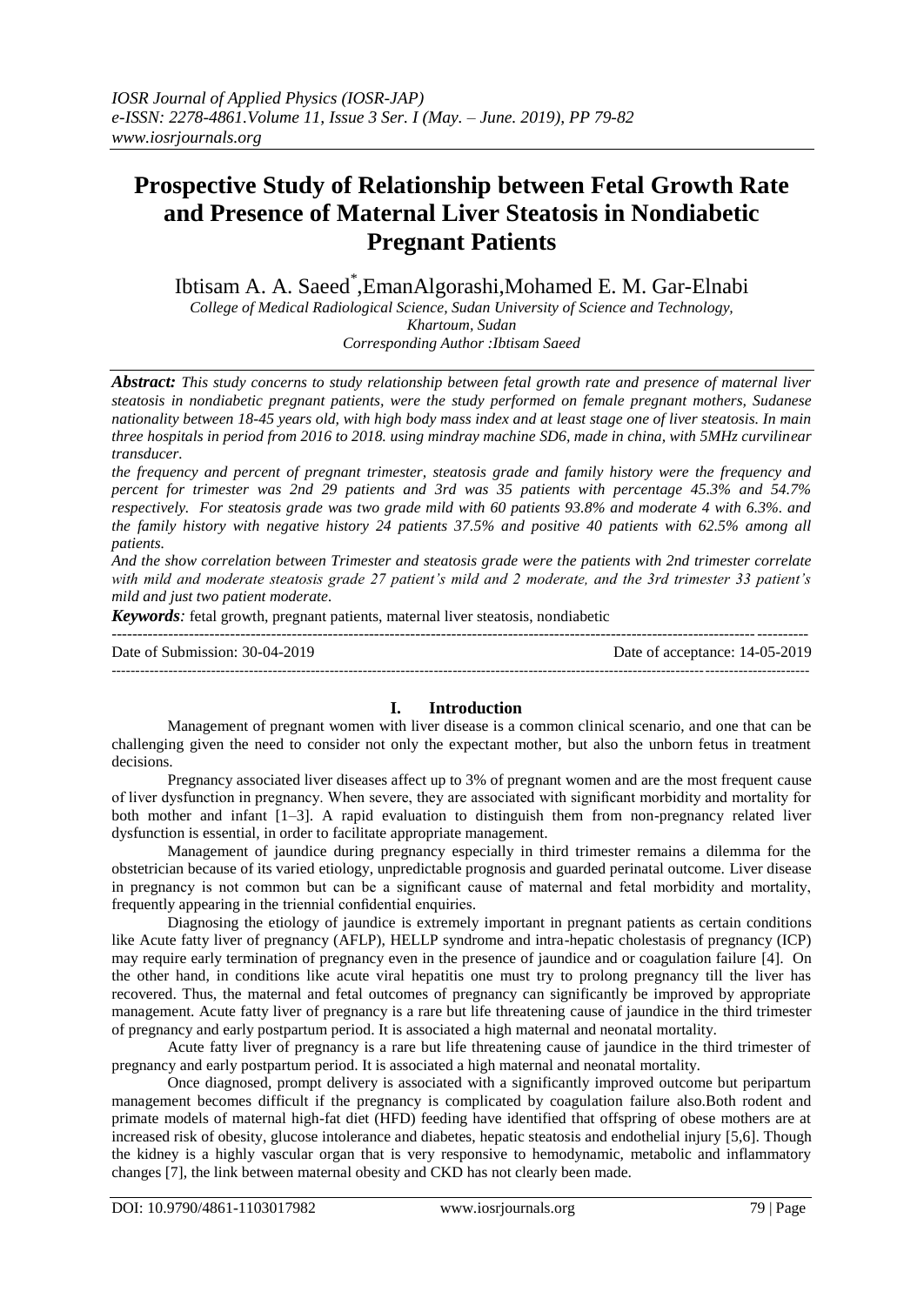Our recent studies have identified that rodent offspring of obese mothers have increased renal damage including [8] fibrosis, inflammatory and oxidative stress changes. As such, exposure to maternal obesity in utero may propagate renal dysfunction in offspring through increasing the risk of metabolic syndrome, which can further be compounded by the development of diabetesLater in life.

Non-alcoholic fatty liver disease (NAFLD) is the most prevalent form of chronic liver disease in the United States affecting up to 20–30% of the western world [9]. NAFLD encompasses a spectrum of disease ranging from isolated hepatic steatosis to steatosis with inflammation and hepatocyte injury [non-alcoholic steatohepatitis (NASH)]. NAFLD is an increasingly common cause of cirrhosis and hepatocellular carcinoma and is on trajectory to become the most frequent indication for liver transplantation in the United States [10,11]. In light of the increasing prevalence and disease burden of NAFLD it is important to identify persons with NAFLD prior to the development of advanced liver disease.

### **II. Material and method:**

The study is case control study, will be performed on female pregnant mothers, Sudanese nationality between 18-45years old, with high body mass index and at least stage one of liver steatosis. In police hospital, General Omar Sawi medical complex between 2016 -2018. Multiple gestations, or pregnancy complicated by gestational anomalies will be excluded. Patient's age, number of previous births, weight and length will be taken from the patient's records. BMI will be calculated using the standard formula described by WHO: the maternal weight in kilograms divided by the squired maternal height. An abdominal scan will be performed to detect and determine the stage of liver steatosis as described previously. Fetal measurements will be taken are BPD, FL, GA and fetal weight during routine pregnancy follow up ultrasound,using Mindray machine SD6, made in china, with 5MHz curvilinear transducer.

**Scanningtechnique**: Longitudinal scan from outer margin of the left to the outer margin of the right lobe. Transverse scan with the probe angled cephalic to include the superior margin to the inferior margin of the left and right lobe of the liver. Subcostal scan to examine the whole of the right lobe. Intercostal scan which is a supplementary view for examining the right lobe of the liver especially when the right lobe is well within the rib cage. Stage of liver steatosis was determined as previously mentioned in chapter tow for mild stage 1 to severe in stage 3.

| <b>Table 1.</b> Show descriptive statistics for all patients: |        |        |         |         |  |
|---------------------------------------------------------------|--------|--------|---------|---------|--|
|                                                               | Mean   | STD    | Minimum | Maximum |  |
| Ageys                                                         | 30.38  | 6.977  | 19      | 45      |  |
| Weight kg                                                     | 94.27  | 10.205 | 76      | 130     |  |
| Height cm                                                     | 159.05 | 7.041  | 147     | 176     |  |
| BMI $kg/cm2$                                                  | 37.20  | 4.262  | 24      |         |  |
| FL                                                            | 48.69  | 15.181 | 18      | 99      |  |
| <b>BPD</b>                                                    | 64.48  | 15.916 | 33      | 99      |  |
| GA_LMP                                                        | 29.323 | 6.5830 | 11.0    | 41.1    |  |

**III. Results Table 1.** Show descriptive statistics for all patients:

**Table 2.** show the frequency and percent of pregnant trimester, steatosis grade andfamily history:

|              |    |              |                |    |              | <b>Trimester</b> Frequency Percent Steatosis grade Frequency Percent Family History Frequency Percent |    |        |
|--------------|----|--------------|----------------|----|--------------|-------------------------------------------------------------------------------------------------------|----|--------|
| $\lambda$ nd | 29 | 45.3% Mild   |                | 60 |              | 93.8% Negative                                                                                        |    | 37.5%  |
| 2rd          |    |              | 54.7% Moderate |    | 6.3%         | positive                                                                                              | 40 | 62.5%  |
| Total        | 64 | 100.0% Total |                | 64 | 100.0% Total |                                                                                                       | 64 | 100.0% |

| Table 3. show correlate between Trimester and steatosisgrade: |  |  |
|---------------------------------------------------------------|--|--|
|---------------------------------------------------------------|--|--|

| $-$ which is a construction of the contract of the contract of the contract of the contract of the contract of the contract of the contract of the contract of the contract of the contract of the contract of the contract o |            |          |       |  |  |
|-------------------------------------------------------------------------------------------------------------------------------------------------------------------------------------------------------------------------------|------------|----------|-------|--|--|
| Trimester<br>Steatosis grade                                                                                                                                                                                                  |            |          | Total |  |  |
|                                                                                                                                                                                                                               | Mild       | Moderate |       |  |  |
| $2^{nd}$                                                                                                                                                                                                                      | ∸          |          |       |  |  |
| 3 <sup>rd</sup>                                                                                                                                                                                                               |            |          |       |  |  |
| Total                                                                                                                                                                                                                         | <b>160</b> |          | Ю4    |  |  |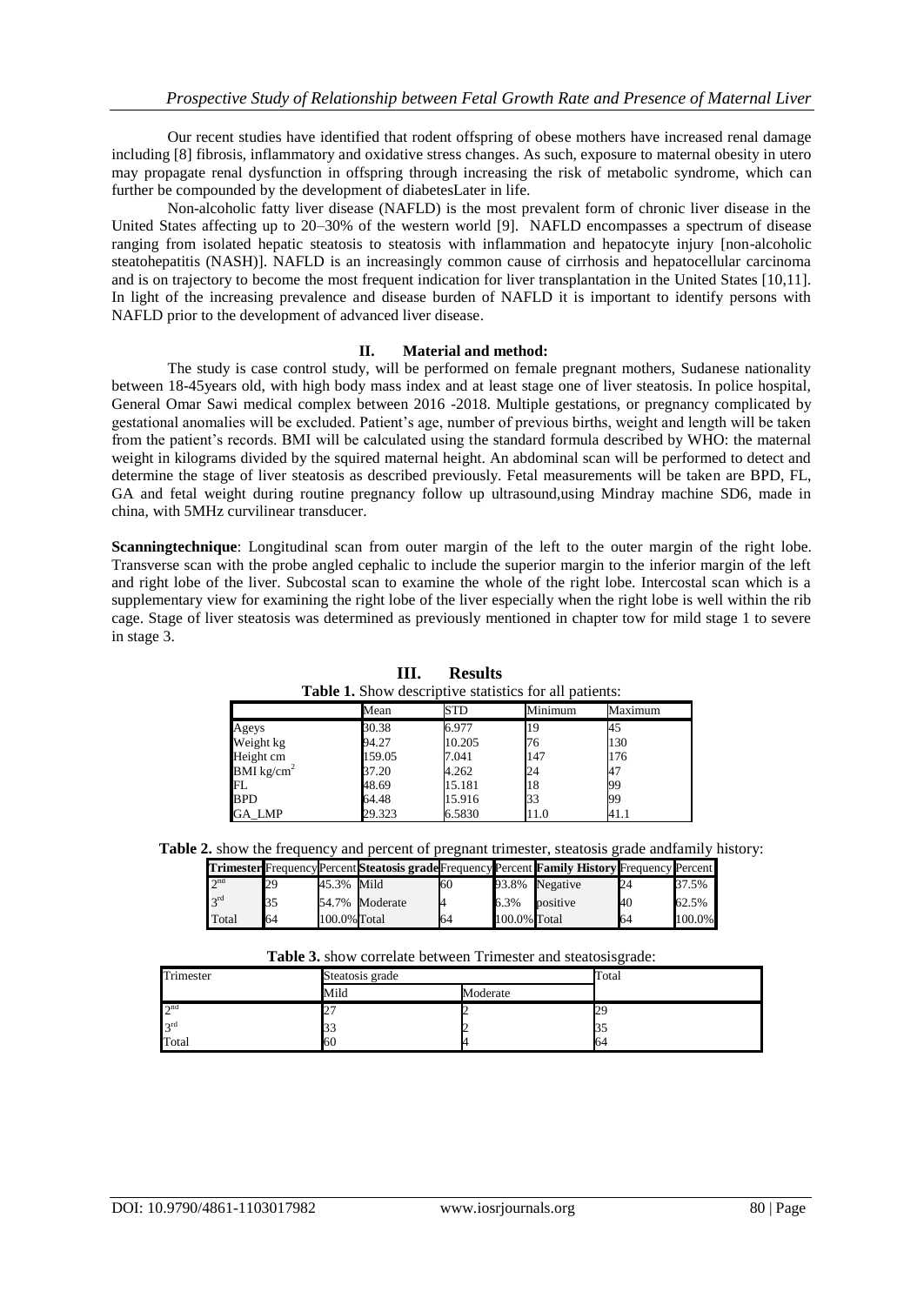

**Figure 1.** show correlate between Trimester and steatosis grade

### **IV. Discussion**

Steatosis is an acquired, reversible disorder of metabolism, resulting in an accumulation of triglycerides within the hepatocytes. Most commonly associated with obesity, maternal obesity can result in negative outcomes for both women and fetuses.

Table 1. show statistical parameters for all patients and the variables was age, weight, height and body mass index. And the measurement was FL, BPD and GA. All this presented as mean, standard deviation, minimum and maximum, the mean and STD for age 30.38  $\pm$  6.98 years, for weight height and BMI was 94.27  $\pm$ 10.205 kg,  $159.05 \pm 7.041$  cm and  $37.20 \pm 4.262$  kg/cm<sup>2</sup>

Table 2. show the frequency and percent of pregnant trimester, steatosis grade andfamily history were the frequency and percent for trimester was  $2<sup>nd</sup>$  29 patients and  $3<sup>rd</sup>$  was 35 patients with percentage 45.3% and 54.7% respectively. For steatosis grade was two grade mild with 60 patients 93.8% and moderate 4 with 6.3%. and the family history with negative history 24 patients 37.5% and positive 40 patients with 62.5% among all patients.

Table 3. show correlate between Trimester and steatosis grade were the patients with 2nd trimester correlate with mild and moderate steatosis grade 27 patient's mild and 2 moderate, and the 3<sup>rd</sup> trimester 33 patient's mild and just two patient moderate as shown in figure 1.

### **V. Conclusion**

study relationship between fetal growth rate and presence of maternal liver steatosis in nondiabetic pregnant patients, thestudy wasperformed on female pregnant mothers, Sudanese nationality between 18-45 years old, with high body mass index and at least stage one of liver steatosis. In main three hospitals in period from 2016 to 2018. using mindray machine SD6, made in china, with 5MHz curvilinear transducer.

the frequency and percent of pregnant trimester, steatosis grade and family history were the frequency and percent for $2<sup>nd</sup>$  trimester were 29 patients and  $3<sup>rd</sup>$  was 35 patients with percentage 45.3% and 54.7% respectively. For steatosis grade was two grades, mild with 60 patients 93.8% and moderate 4 with 6.3%. and the family history with negative history 24 patients 37.5% and positive 40 patients with 62.5% among all patients.

And the show correlation between Trimester and steatosis grade were the patients with 2nd trimester correlate with mild and moderate steatosis grade 27 patient's mild and 2 moderate, and the  $3<sup>rd</sup>$  trimester 33 patient's mild and just two patient moderate

### **References**

- [1]. Joshi D, James A, Quaglia A, Westbrook RH, Heneghan MA. Liver disease inpregnancy. Lancet 2010; 375:594–605.
- [2]. Westbrook RH, Yeoman AD, Joshi D, Heaton ND, Quaglia A, O'Grady JG, et al.Outcomes of severe pregnancy-related liver
- disease: refining the role oftransplantation. Am J Transplant 2010; 10:2520–2526. [3]. Pereira SP, O'Donohue J, Wendon J, Williams R. Maternal and perinataloutcome in severe pregnancy-related liver disease.
- Hepatology1997; 26:1258–1262.
- [4]. Sheehan HL. The pathology of acute yellow atrophy and delayed chloroform poisoning. J Obstet Gynaecol Br Emp1940; 47:49-62.
- [5]. Ainge, H., Thompson, C., Ozanne, S. E. & Rooney, K. B. A systematic review on animal models of maternal high fat feeding andoffspring glycaemic control. Int J Obes (Lond) **35,** 325–335, doi: 10.1038/ijo.2010.149 (2011).